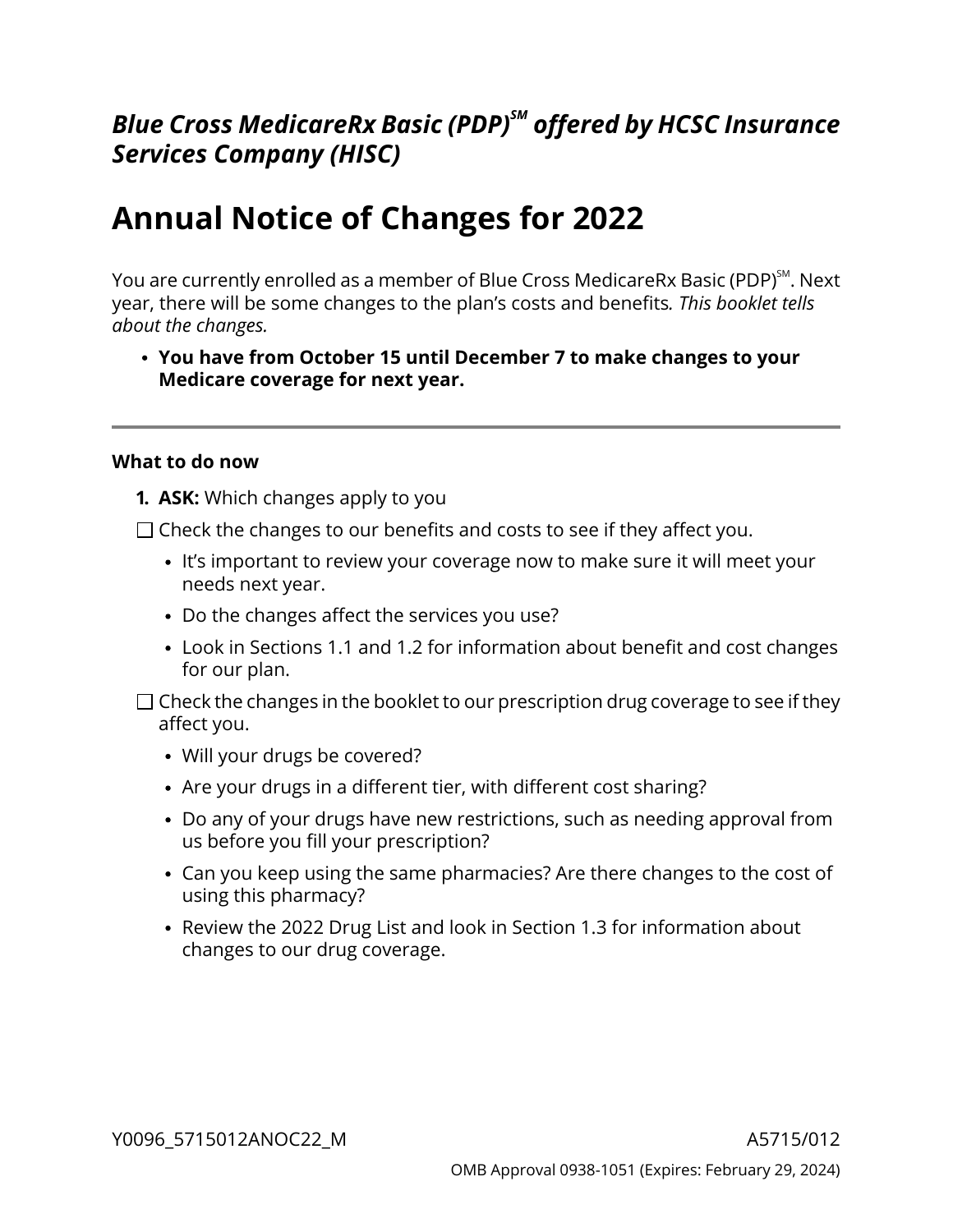Your drug costs may have risen since last year. Talk to your doctor about lower cost alternatives that may be available for you; this may save you in annual out-of-pocket costs throughout the year. To get additional information on drug prices visit [go.medicare.gov/drugprices,](https://go.medicare.gov/drugprices) and click the "dashboards" link in the middle of the second Note toward the bottom of the page. These dashboards highlight which manufacturers have been increasing their prices and also show other year-to-year drug price information. Keep in mind that your plan benefits will determine exactly how much your own drug costs may change.

 $\Box$  Think about your overall health care costs.

- How much will you spend out-of-pocket for the services and prescription drugs you use regularly?
- How much will you spend on your premium and deductibles?
- How do your total plan costs compare to other Medicare coverage options?

 $\Box$  Think about whether you are happy with our plan.

**2. COMPARE:** Learn about other plan choices

 $\Box$  Check coverage and costs of plans in your area.

- Use the personalized search feature on the Medicare Plan Finder at [www.medicare.gov/plan-compare](http://www.medicare.gov/plan-compare) website.
- Review the list in the back of your *Medicare & You 2022* handbook.
- Look in Section [3.2](#page-11-0) to learn more about your choices.
- $\Box$  Once you narrow your choice to a preferred plan, confirm your costs and coverage on the plan's website.
- **3. CHOOSE:** Decide whether you want to change your plan
	- If you don't join another plan by December 7, 2021, you will be enrolled in Blue Cross MedicareRx Basic (PDP).
	- To change to a **different plan** that may better meet your needs, you can switch plans between October 15 and December 7.
- **4. ENROLL:** To change plans, join a plan between October 15 and December 7, 2021
	- If you don't join another plan by **December 7, 2021**, you will be enrolled in Blue Cross MedicareRx Basic (PDP).
	- If you join another plan by **December 7, 2021**, your new coverage will start on **January 1, 2022**. You will be automatically disenrolled from your current plan.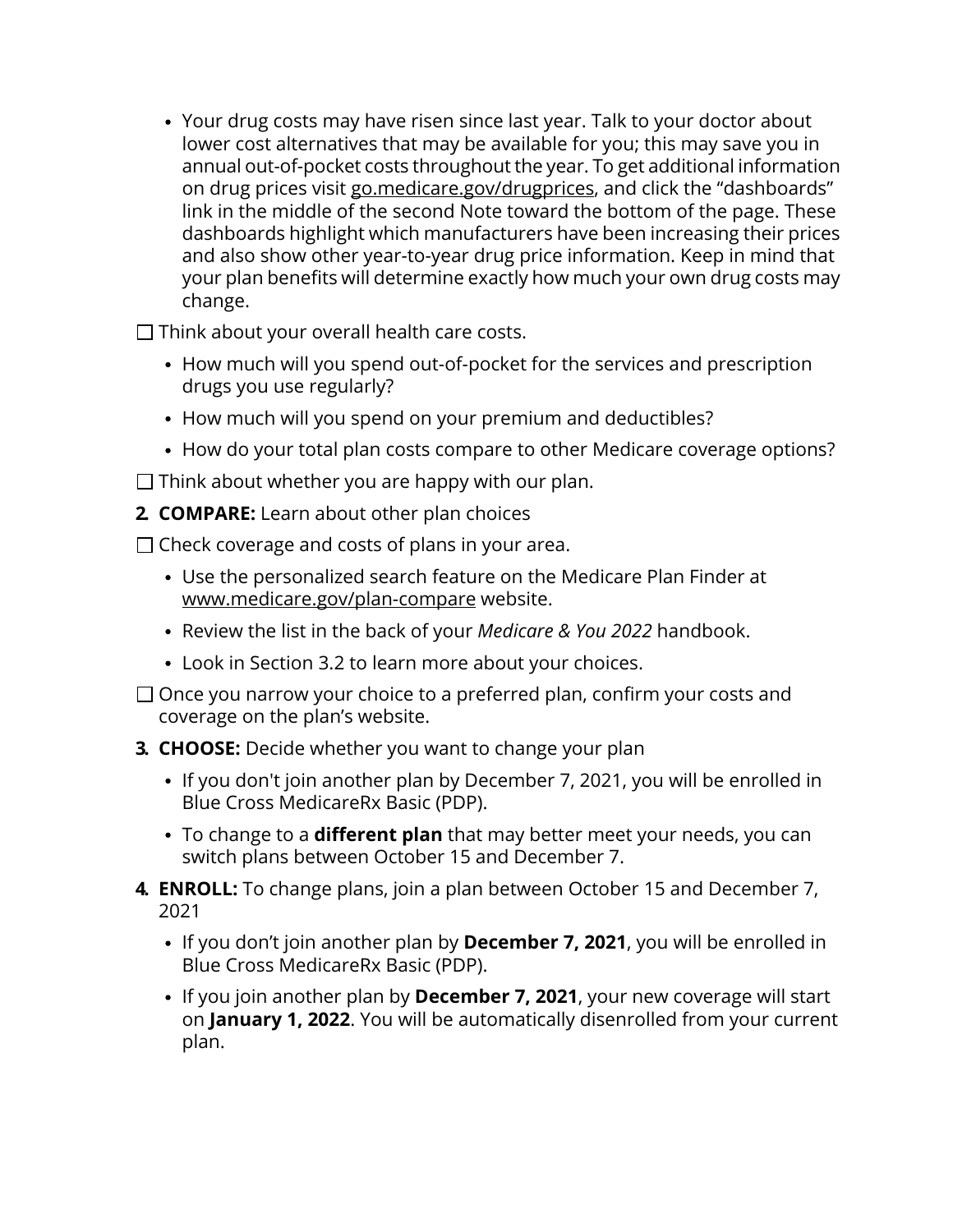## **Additional Resources**

- This document is available for free in Spanish.
- ATTENTION: If you speak Spanish, language assistance services, free of charge, are available to you. Call Customer Service at 1-888-285-2249 (TTY call: 711) for more information.
- Atención: Si habla español, tiene a su disposición servicios gratuitos de asistencia de lingüística. Llame a Servicio al Cliente al 1-888-285-2249 (TTY: 711) para recibir más información.
- Please contact our Customer Service number at 1-888-285-2249 for additional information. (TTY: 711). Hours are 8:00 a.m. – 8:00 p.m., local time, 7 days a week. If you are calling from April 1 through September 30, alternate technologies (for example, voicemail) will be used on weekends and holidays.
- Para obtener más información por favor póngase en contacto con nuestro número de servicio al cliente en 1-888-285-2249. (Usuarios de TTY deben llamar al 711). El horario es de 8:00 – 20:00, hora de local, 7 días a la semana. Si usted está llamando desde el 1 de abril hasta el 30 de septiembre, tecnologías alternativas (por ejemplo, correo de voz) se utilizarán los fines de semana y festivos.
- Please contact Blue Cross MedicareRx Basic (PDP) if you need this information in another language or format (Spanish, braille, large print or alternate formats).

## **About Blue Cross MedicareRx Basic (PDP)**

- Prescription drug plans provided by HCSC Insurance Services Company (HISC), an Independent Licensee of the Blue Cross and Blue Shield Association. A Medicare-approved Part D sponsor. Enrollment in HISC's plans depends on contract renewal.
- When this booklet says "we," "us," or "our," it means HCSC Insurance Services Company (HISC). When it says "plan" or "our plan," it means Blue Cross MedicareRx Basic (PDP).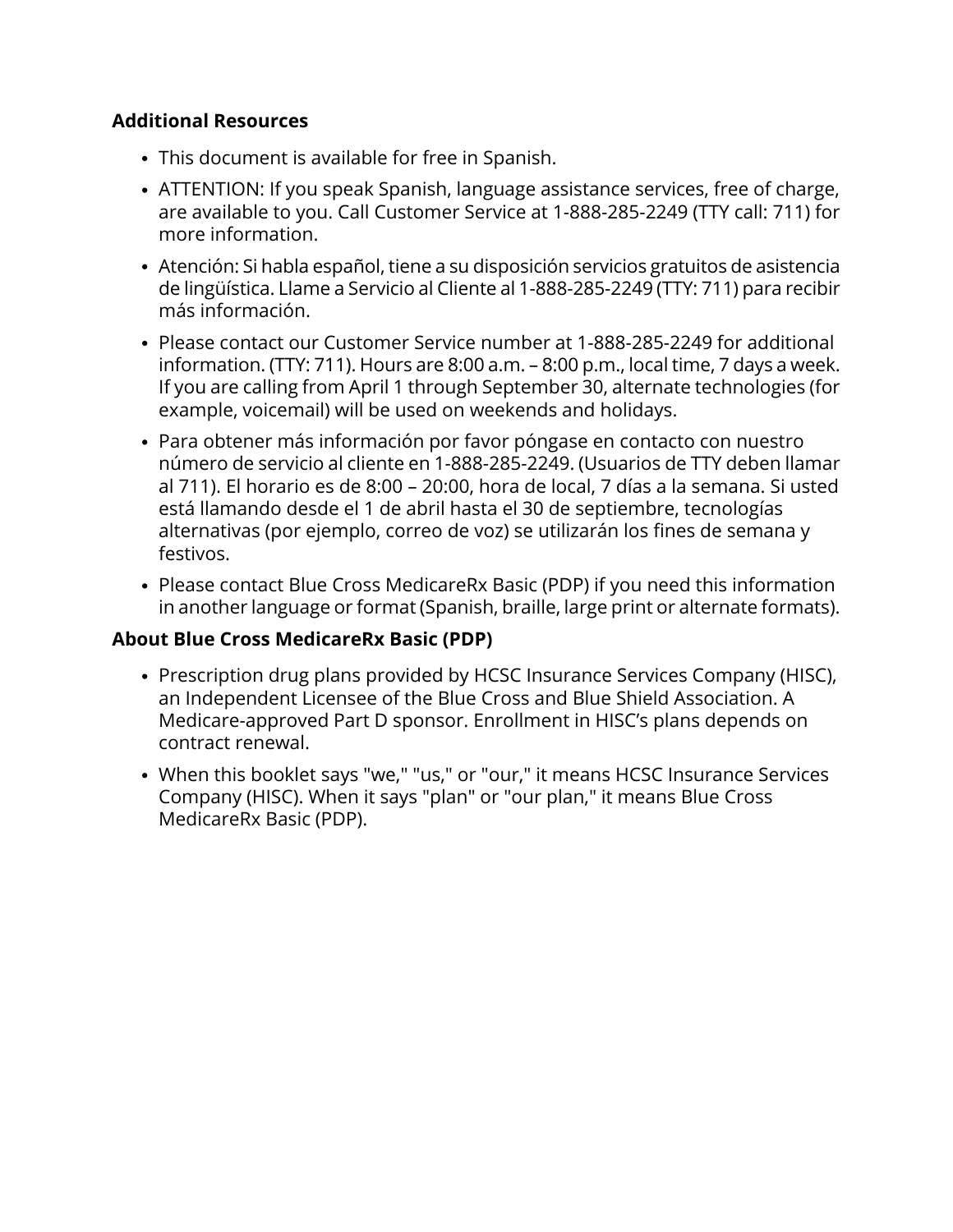## <span id="page-3-0"></span>*Summary of Important Costs for 2022*

The table below compares the 2021 costs and 2022 costs for Blue Cross MedicareRx Basic (PDP) in several important areas. **Please note this is only a summary of changes**. A copy of the *Evidence of Coverage* is located on our website at [getblueil.com/](https://www.bcbsil.com/medicare/blue-cross-medicare-options/part-d-plans) [pdp](https://www.bcbsil.com/medicare/blue-cross-medicare-options/part-d-plans). You may also call Customer Service to ask us to mail you an *Evidence of Coverage*.

| Cost                                                                                                                  | 2021 (this year)                                                                                                                                                                                                  | 2022 (next year)                                                                                                                                                                                                  |
|-----------------------------------------------------------------------------------------------------------------------|-------------------------------------------------------------------------------------------------------------------------------------------------------------------------------------------------------------------|-------------------------------------------------------------------------------------------------------------------------------------------------------------------------------------------------------------------|
| Monthly plan premium*<br>*Your premium may be<br>higher or lower than this<br>amount. See Section 1.1<br>for details. | \$61.40                                                                                                                                                                                                           | \$65.20                                                                                                                                                                                                           |
| <b>Part D prescription drug</b><br>coverage<br>(See Section 1.3 for<br>details.)                                      | Deductible: \$445<br>Copayment/Coinsurance<br>during the Initial Coverage<br>Stage:                                                                                                                               | Deductible: \$480<br>Copayment/Coinsurance<br>during the Initial Coverage<br>Stage:                                                                                                                               |
|                                                                                                                       | <b>Drug Tier 1:</b><br>• Standard cost<br>sharing: \$8 copay<br>• Preferred cost<br>sharing: \$1 copay<br><b>Drug Tier 2:</b><br>• Standard cost<br>sharing: \$11 copay<br>• Preferred cost<br>sharing: \$4 copay | <b>Drug Tier 1:</b><br>• Standard cost<br>sharing: \$8 copay<br>• Preferred cost<br>sharing: \$1 copay<br><b>Drug Tier 2:</b><br>• Standard cost<br>sharing: \$11 copay<br>• Preferred cost<br>sharing: \$4 copay |
|                                                                                                                       | <b>Drug Tier 3:</b><br>• Standard cost<br>sharing: 18% of the<br>total cost<br>• Preferred cost<br>sharing: 16% of the<br>total cost                                                                              | <b>Drug Tier 3:</b><br>• Standard cost<br>sharing: \$30 copay<br>• Preferred cost<br>sharing: \$23 copay                                                                                                          |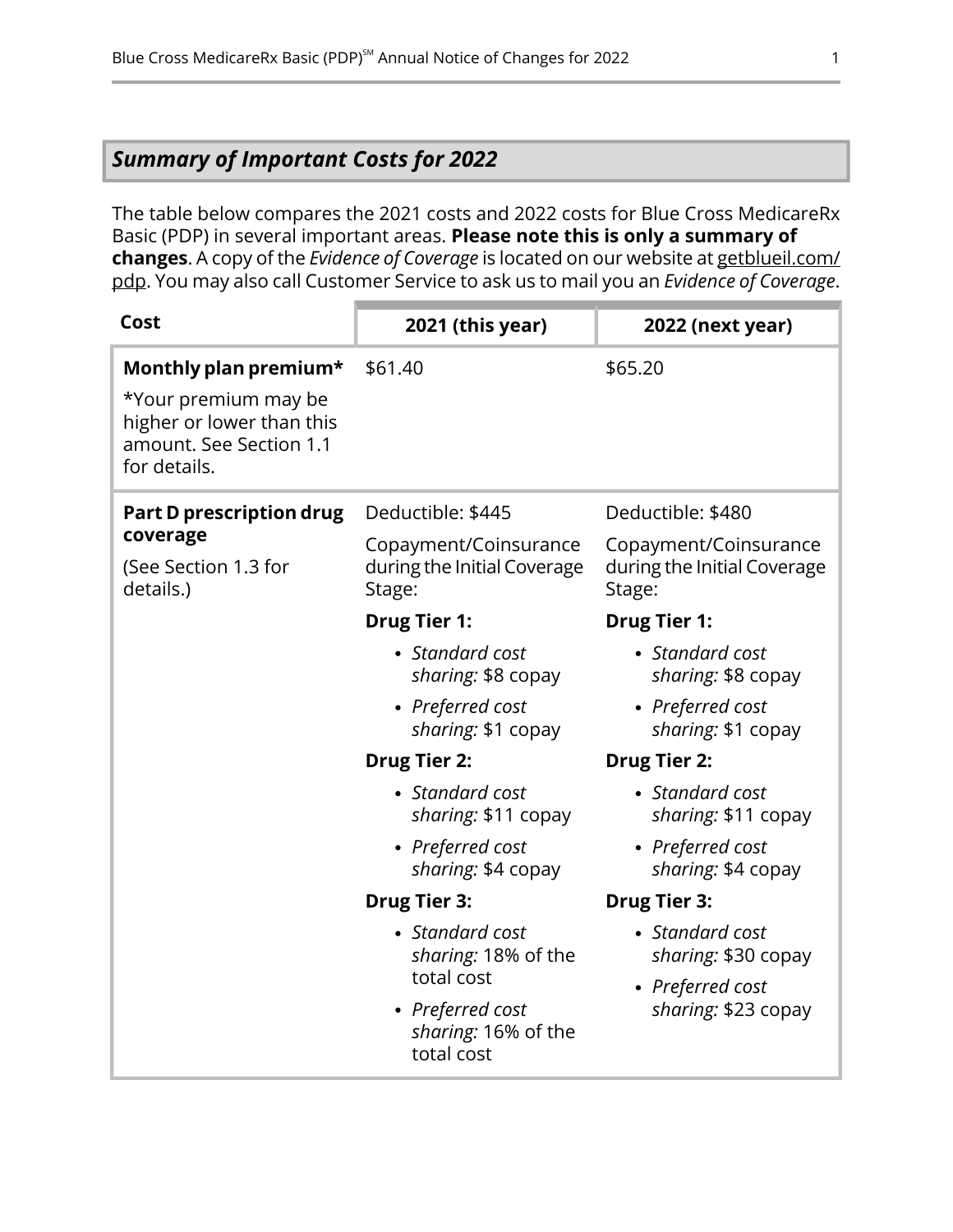| Cost | 2021 (this year)                                      | 2022 (next year)                                      |
|------|-------------------------------------------------------|-------------------------------------------------------|
|      | <b>Drug Tier 4:</b>                                   | <b>Drug Tier 4:</b>                                   |
|      | • Standard cost<br>sharing: 47% of the<br>total cost  | • Standard cost<br>sharing: 38% of the<br>total cost  |
|      | • Preferred cost<br>sharing: 45% of the<br>total cost | • Preferred cost<br>sharing: 36% of the<br>total cost |
|      | <b>Drug Tier 5:</b>                                   | <b>Drug Tier 5:</b>                                   |
|      | • Standard cost<br>sharing: 25% of the<br>total cost  | • Standard cost<br>sharing: 25% of the<br>total cost  |
|      | • Preferred cost<br>sharing: 25% of the<br>total cost | • Preferred cost<br>sharing: 25% of the<br>total cost |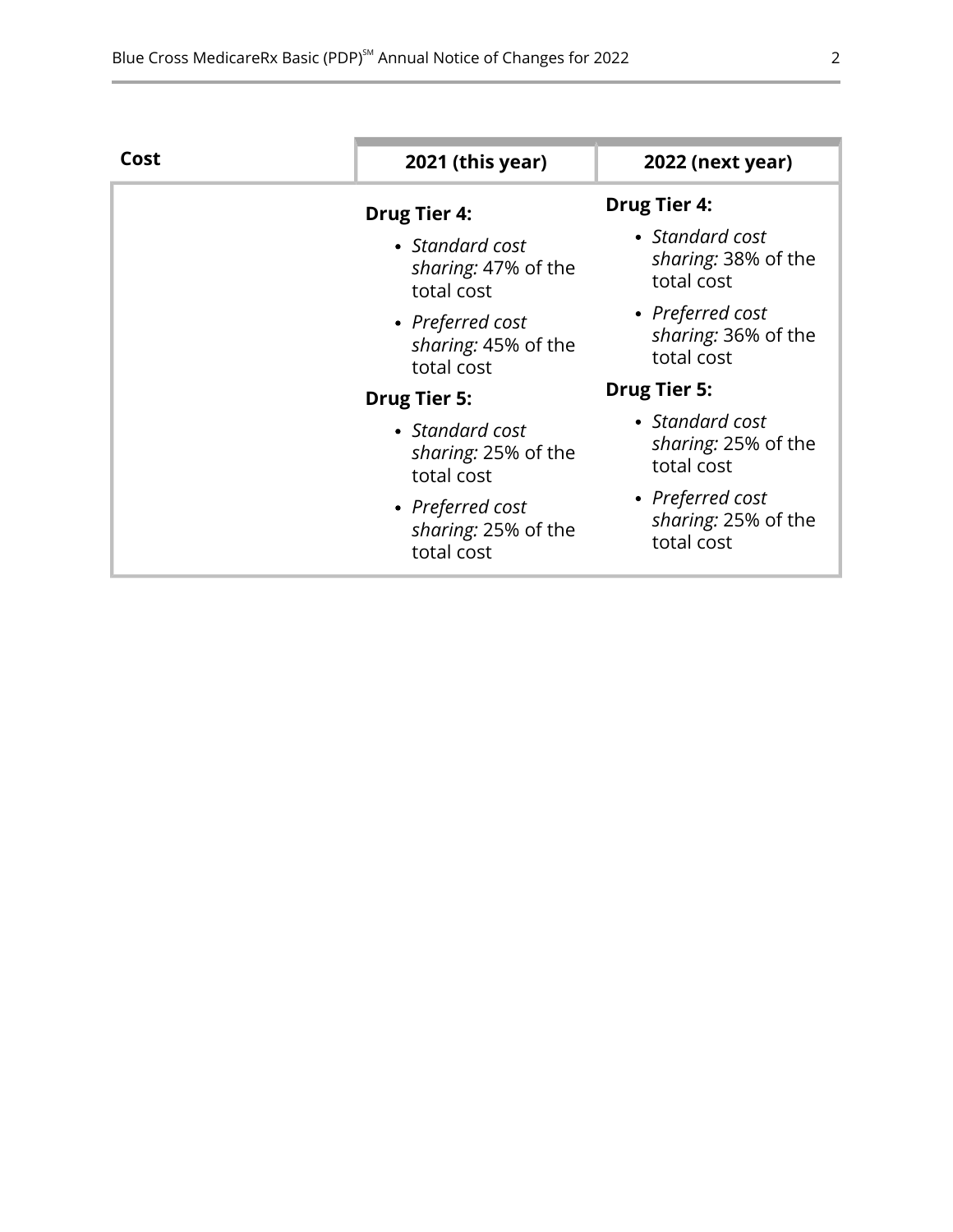## *Annual Notice of Changes* **for 2022 Table of Contents**

| SECTION 1 Changes to Benefits and Costs for Next Year  4                  |  |
|---------------------------------------------------------------------------|--|
|                                                                           |  |
|                                                                           |  |
| Section 3.1 - If You Want to Stay in Blue Cross MedicareRx Basic (PDP)  9 |  |
|                                                                           |  |
| SECTION 5 Programs That Offer Free Counseling about Medicare  11          |  |
| SECTION 6 Programs That Help Pay for Prescription Drugs  11               |  |
| Section 7.1 - Getting Help from Blue Cross MedicareRx Basic (PDP)  12     |  |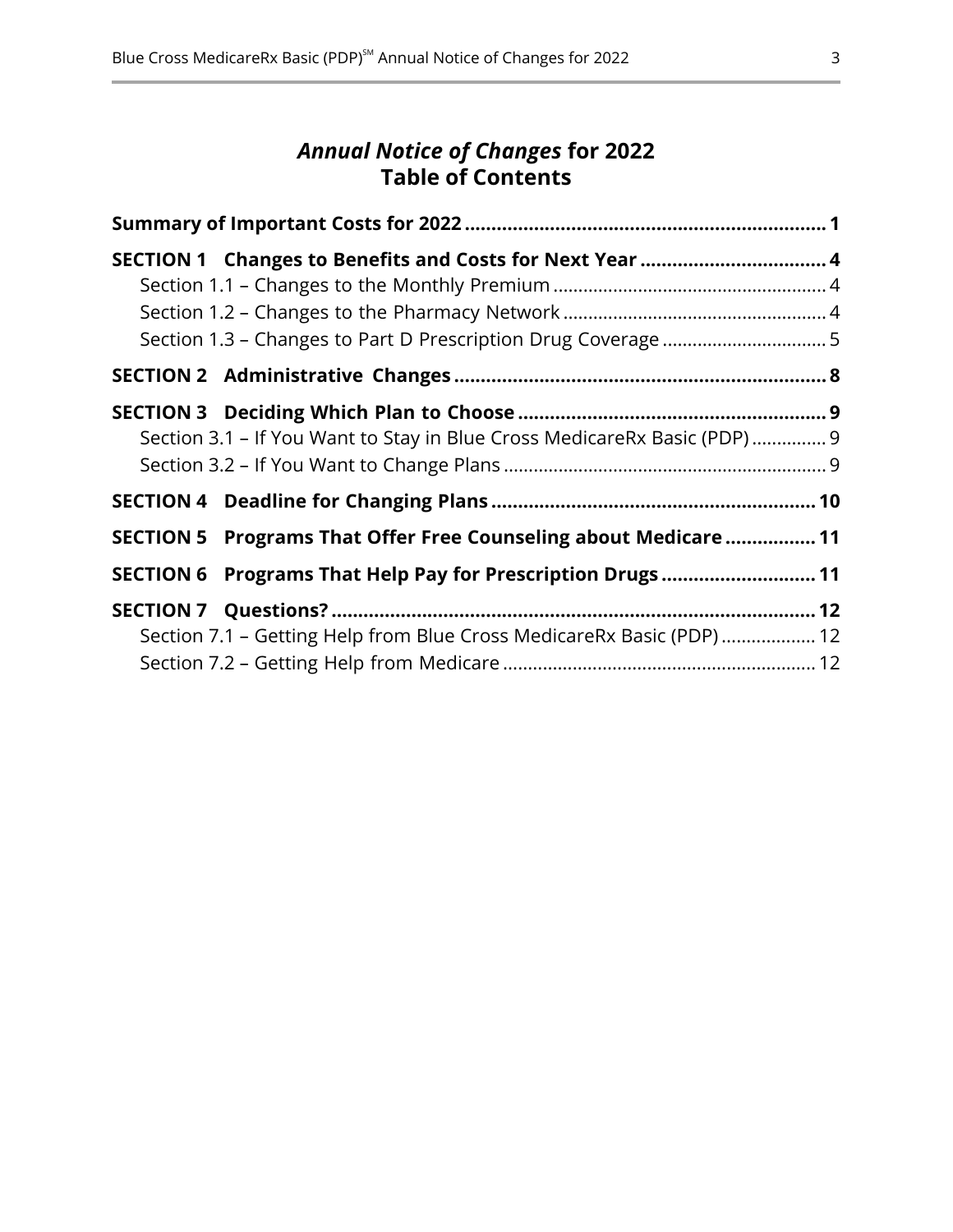## <span id="page-6-2"></span>**SECTION 1 Changes to Benefits and Costs for Next Year**

## <span id="page-6-0"></span>**Section 1.1 – Changes to the Monthly Premium**

| Cost                                                                                                         | 2021 (this year) | <b>2022 (next year)</b> |
|--------------------------------------------------------------------------------------------------------------|------------------|-------------------------|
| <b>Monthly premium</b>                                                                                       | \$61.40          | \$65.20                 |
| (You must also continue to pay<br>your Medicare Part B premium<br>unless it is paid for you by<br>Medicaid.) |                  |                         |

- Your monthly plan premium will be more if you are required to pay a lifetime Part D late enrollment penalty for going without other drug coverage that is at least as good as Medicare drug coverage (also referred to as "creditable coverage") for 63 days or more.
- If you have a higher income, you may have to pay an additional amount each month directly to the government for your Medicare prescription drug coverage.
- <span id="page-6-1"></span>Your monthly premium will be *less* if you are receiving "Extra Help" with your prescription drug costs. Please see Section [6](#page-13-1) regarding "Extra Help" from Medicare.

## **Section 1.2 – Changes to the Pharmacy Network**

l

Amounts you pay for your prescription drugs may depend on which pharmacy you use. Medicare drug plans have a network of pharmacies. In most cases, your prescriptions are covered *only* if they are filled at one of our network pharmacies. Our network includes pharmacies with preferred cost sharing, which may offer you lower cost sharing than the standard cost sharing offered by other network pharmacies for some drugs.

There are changes to our network of pharmacies for next year. An updated *Pharmacy Directory* is located on our website at [getblueil.com/pdp/pharmacies](https://www.bcbsil.com/medicare/blue-cross-medicare-options/part-d-plans/using-your-plan/pharmacies). You may also call Customer Service for updated provider information or to ask us to mail you a *Pharmacy Directory*. **Please review the 2022** *Pharmacy Directory* **to see which pharmacies are in our network**.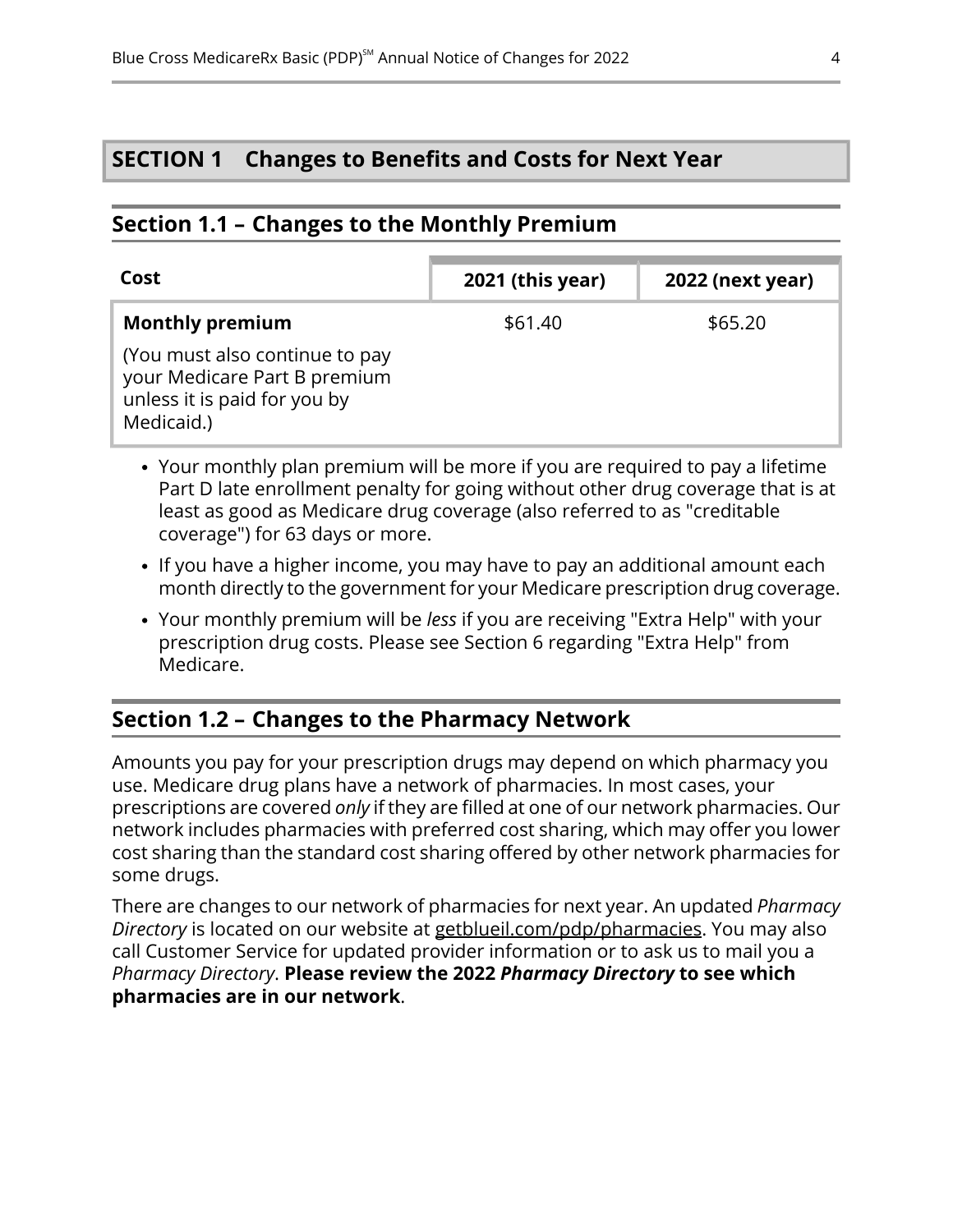## <span id="page-7-0"></span>**Section 1.3 – Changes to Part D Prescription Drug Coverage**

#### **Changes to Our Drug List**

Our list of covered drugs is called a Formulary or "Drug List." A copy of our Drug List is provided electronically.

We made changes to our Drug List, including changes to the drugs we cover and changes to the restrictions that apply to our coverage for certain drugs. **Review the Drug List to make sure your drugs will be covered next year and to see if there will be any restrictions.**

If you are affected by a change in drug coverage, you can:

- **Work with your doctor (or other prescriber) and ask the plan to make an exception** to cover the drug. **We encourage current members** to ask for an exception before next year.
	- To learn what you must do to ask for an exception, see Chapter 7 of your *E*v*idence of Coverage* (*What to do if you have a problem or complaint (coverage decisions, appeals, complaints)*) or call Customer Service.
- **Work with your doctor (or other prescriber) to find a different drug** that we cover. You can call Customer Service to ask for a list of covered drugs that treat the same medical condition.

In some situations, we are required to cover a temporary supply of a non-formulary drug in the first 90 days of the plan year or the first 90 days of membership to avoid a gap in therapy. (To learn more about when you can get a temporary supply and how to ask for one, see Chapter 3, Section 5.2 of the *Evidence of Coverage.*) During the time when you are getting a temporary supply of a drug, you should talk with your doctor to decide what to do when your temporary supply runs out. You can either switch to a different drug covered by the plan or ask the plan to make an exception for you and cover your current drug.

Current formulary exceptions may still be covered, depending on the circumstance. You can call Customer Service to confirm coverage duration.

Most of the changes in the Drug List are new for the beginning of each year. However, during the year, we might make other changes that are allowed by Medicare rules.

When we make these changes to the Drug List during the year, you can still work with your doctor (or other prescriber) and ask us to make an exception to cover the drug. We will also continue to update our online Drug List as scheduled and provide other required information to reflect drug changes. (To learn more about changes we may make to the Drug List, see Chapter 3, Section 6 of the *Evidence of Coverage*.)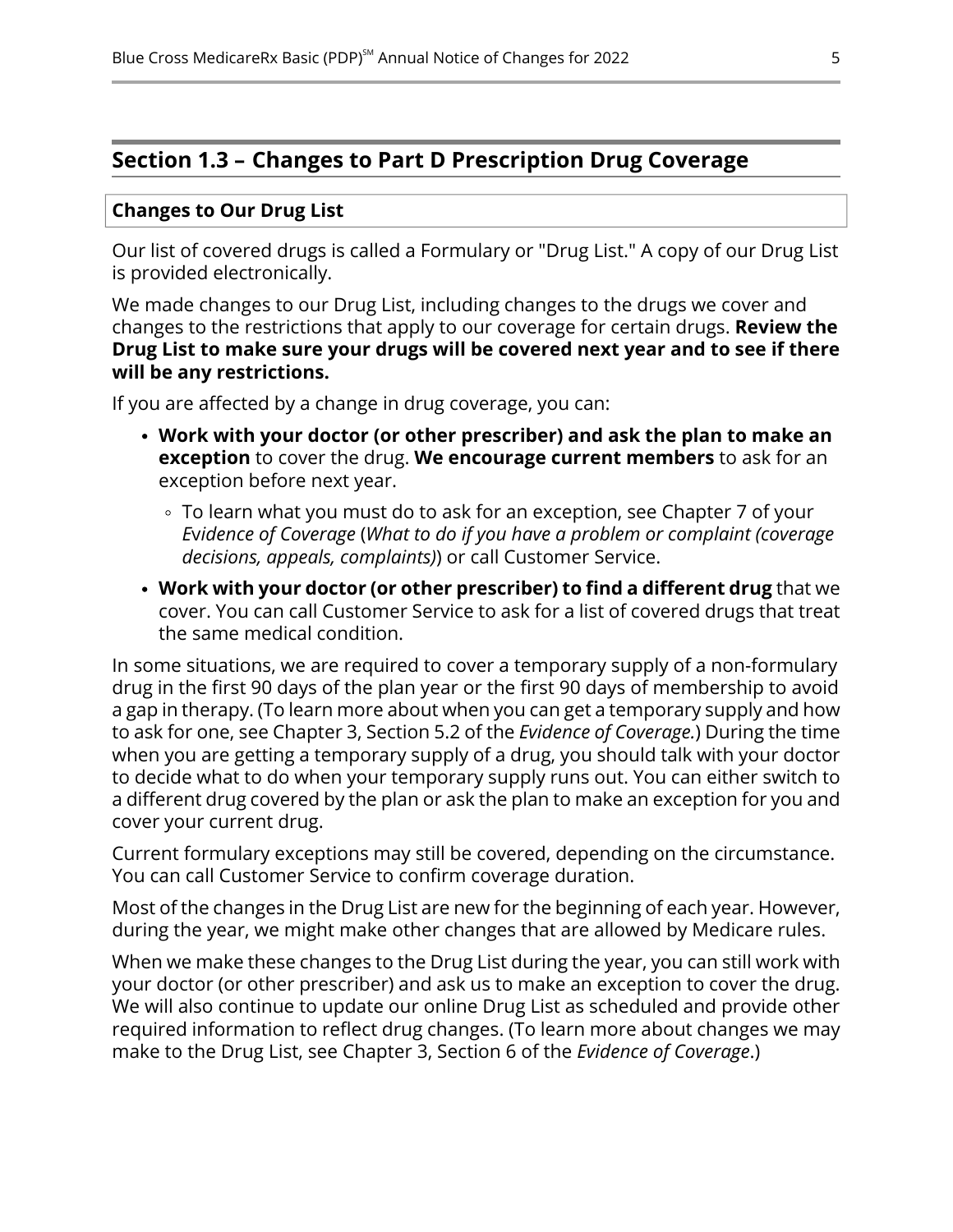#### **Changes to Prescription Drug Costs**

*Note:* If you are in a program that helps pay for your drugs ("Extra Help"), **the information about costs for Part D prescription drug may not apply to you.** We have included a separate insert, called the "Evidence of Coverage Rider for People Who Get Extra Help Paying for Prescription Drugs" (also called the "Low Income Subsidy Rider" or the "LIS Rider"), which tells you about your drug costs. Because you receive "Extra Help" and didn't receive this insert with this packet, please call Customer Service and ask for the "LIS Rider."

There are four "drug payment stages." How much you pay for a Part D drug depends on which drug payment stage you are in. (You can look in Chapter 4, Section 2 of your *Evidence of Coverage* for more information about the stages.)

The information below shows the changes for next year to the first two stages – the Yearly Deductible Stage and the Initial Coverage Stage. (Most members do not reach the other two stages – the Coverage Gap Stage or the Catastrophic Coverage Stage. To get information about your costs in these stages, look at Chapter 4, Sections 6 and 7, in the *Evidence of Coverage*, which is located on our website at [getblueil.com/pdp](https://www.bcbsil.com/medicare/blue-cross-medicare-options/part-d-plans). You may also call Customer Service to ask us to mail you an *Evidence of Coverage*.)

#### **Changes to the Deductible Stage**

| <b>Stage</b>                                      | 2021 (this year)         | <b>2022 (next year)</b>  |
|---------------------------------------------------|--------------------------|--------------------------|
| <b>Stage 1: Yearly</b><br><b>Deductible Stage</b> | The deductible is \$445. | The deductible is \$480. |

#### **Changes to Your Cost Sharing in the Initial Coverage Stage**

To learn how copayments and coinsurance work, look at Chapter 4, Section 1.2, *Types of out-of-pocket costs you may pay for covered drugs* in your *Evidence of Coverage*.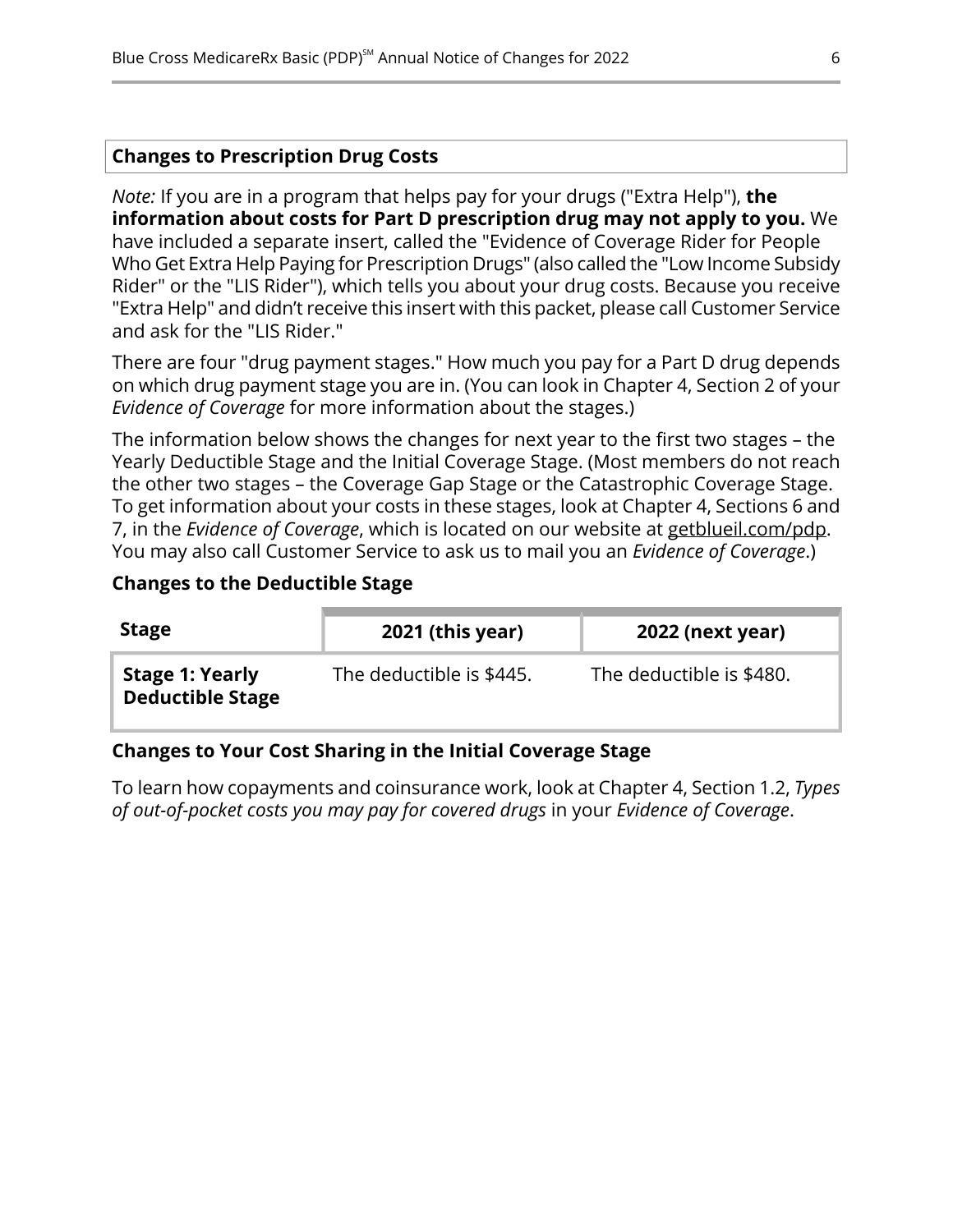| <b>Stage</b>                                                                                                              | 2021 (this year)                                                                   | 2022 (next year)                                                                  |
|---------------------------------------------------------------------------------------------------------------------------|------------------------------------------------------------------------------------|-----------------------------------------------------------------------------------|
| <b>Stage 2: Initial</b><br><b>Coverage Stage</b><br>Once you pay the                                                      | Your cost for a one-month<br>supply at a network<br>pharmacy:                      | Your cost for a one-month<br>supply at a network<br>pharmacy:                     |
| yearly deductible, you                                                                                                    | <b>Tier 1: Preferred Generic:</b>                                                  | <b>Tier 1: Preferred Generic:</b>                                                 |
| move to the Initial<br>Coverage Stage.<br>During this stage, the<br>plan pays its share of                                | • Standard cost sharing:<br>You pay \$8 copay per<br>prescription.                 | • Standard cost sharing:<br>You pay \$8 copay per<br>prescription.                |
| the cost of your drugs<br>and you pay your<br>share of the cost.                                                          | • Preferred cost sharing:<br>You pay \$1 copay per<br>prescription.                | • Preferred cost sharing:<br>You pay \$1 copay per<br>prescription.               |
| The costs in this row<br>are for a one-month                                                                              | Tier 2: Generic:                                                                   | <b>Tier 2: Generic:</b>                                                           |
| (30-day) supply when<br>you fill your<br>prescription at a                                                                | • Standard cost sharing:<br>You pay \$11 copay per<br>prescription.                | • Standard cost sharing:<br>You pay \$11 copay per<br>prescription.               |
| network pharmacy.<br>For information about<br>the costs for a                                                             | • Preferred cost sharing:<br>You pay \$4 copay per<br>prescription.                | • Preferred cost sharing:<br>You pay \$4 copay per<br>prescription.               |
| long-term supply or<br>for mail-order                                                                                     | <b>Tier 3: Preferred Brand:</b>                                                    | <b>Tier 3: Preferred Brand:</b>                                                   |
| prescriptions, look in<br>Chapter 4, Section 5 of<br>your Evidence of                                                     | • Standard cost sharing:<br>You pay 18% of the<br>total cost per                   | • Standard cost sharing:<br>You pay \$30 copay per<br>prescription.               |
| Coverage.                                                                                                                 | prescription.                                                                      | • Preferred cost sharing:                                                         |
| We changed the tier<br>for some of the drugs<br>on our Drug List. To<br>see if your drugs will<br>be in a different tier, | • Preferred cost sharing:<br>You pay 16% of the<br>total cost per<br>prescription. | You pay \$23 copay per<br>prescription.                                           |
| look them up on the<br>Drug List.                                                                                         | <b>Tier 4: Non-Preferred</b><br>Drug:                                              | <b>Tier 4: Non-Preferred</b><br>Drug:                                             |
|                                                                                                                           | • Standard cost sharing:<br>You pay 47% of the<br>total cost per<br>prescription.  | • Standard cost sharing:<br>You pay 38% of the<br>total cost per<br>prescription. |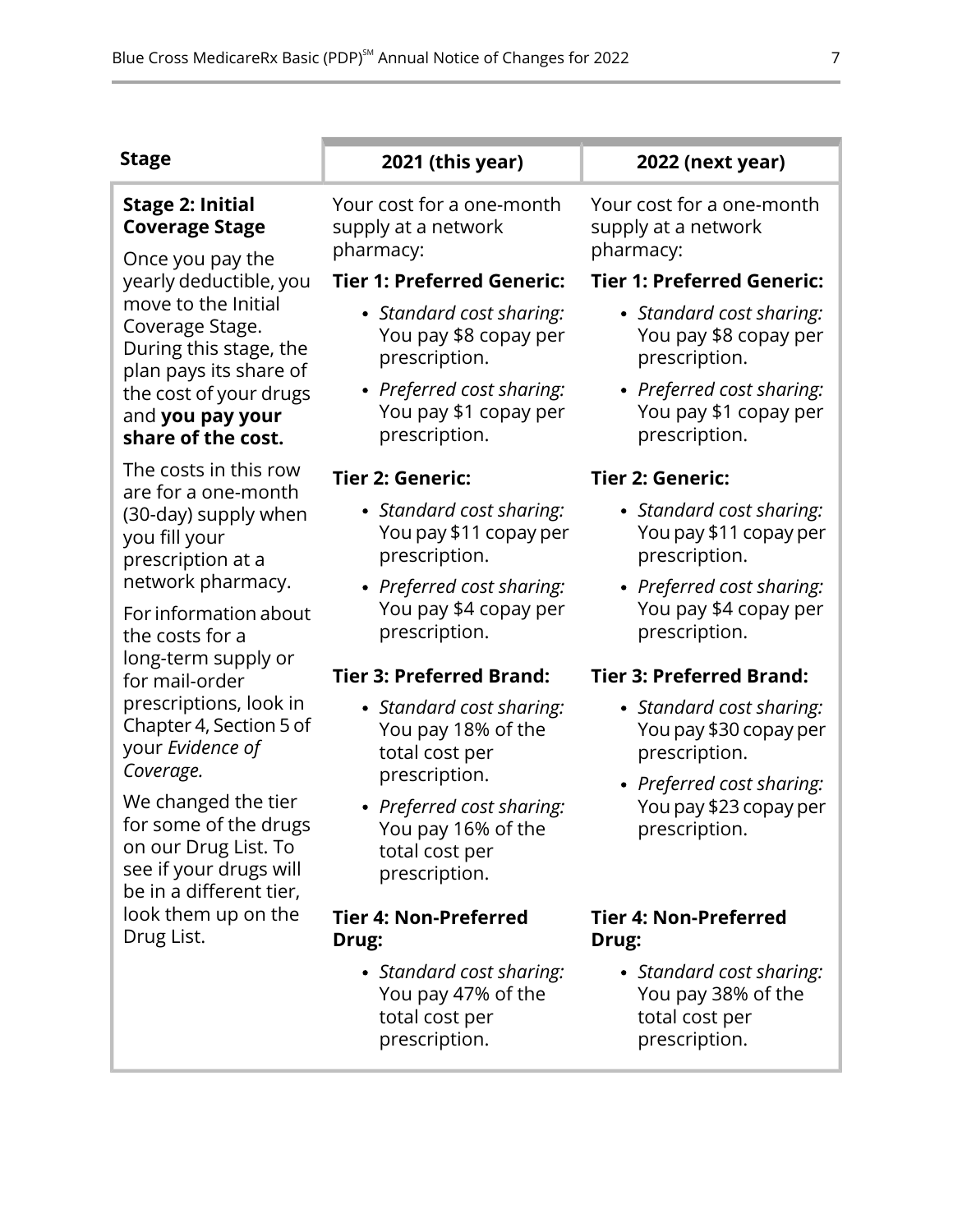| <b>Stage</b> | 2021 (this year)                                                                                                    | 2022 (next year)                                                                                                    |
|--------------|---------------------------------------------------------------------------------------------------------------------|---------------------------------------------------------------------------------------------------------------------|
|              | • Preferred cost sharing:<br>You pay 45% of the<br>total cost per<br>prescription.                                  | • Preferred cost sharing:<br>You pay 36% of the<br>total cost per<br>prescription.                                  |
|              | <b>Tier 5: Specialty:</b>                                                                                           | Tier 5: Specialty:                                                                                                  |
|              | • Standard cost sharing:<br>You pay 25% of the<br>total cost per<br>prescription.                                   | • Standard cost sharing:<br>You pay 25% of the<br>total cost per<br>prescription.                                   |
|              | • Preferred cost sharing:<br>You pay 25% of the<br>total cost per<br>prescription.                                  | • Preferred cost sharing:<br>You pay 25% of the<br>total cost per<br>prescription.                                  |
|              | Once your total drug costs<br>have reached \$4,130, you<br>will move to the next stage<br>(the Coverage Gap Stage). | Once your total drug costs<br>have reached \$4,430, you<br>will move to the next stage<br>(the Coverage Gap Stage). |

## **Changes to the Coverage Gap and Catastrophic Coverage Stages**

The other two drug coverage stages – the Coverage Gap Stage and the Catastrophic Coverage Stage – are for people with high drug costs. **Most members do not reach the Coverage Gap Stage or the Catastrophic Coverage Stage**.

<span id="page-10-0"></span>For information about your costs in these stages, look at Chapter 4, Sections 6 and 7, in your *Evidence of Coverage*.

# **SECTION 2 Administrative Changes**

| <b>Description</b>            | 2021 (this year)                           | <b>2022 (next year)</b>                                                              |
|-------------------------------|--------------------------------------------|--------------------------------------------------------------------------------------|
| <b>Mail Order</b><br>Pharmacy | AllianceRx Walgreens Prime<br>is preferred | AllianceRx Walgreens Prime<br>and Express Scripts®<br>Pharmacy are both<br>preferred |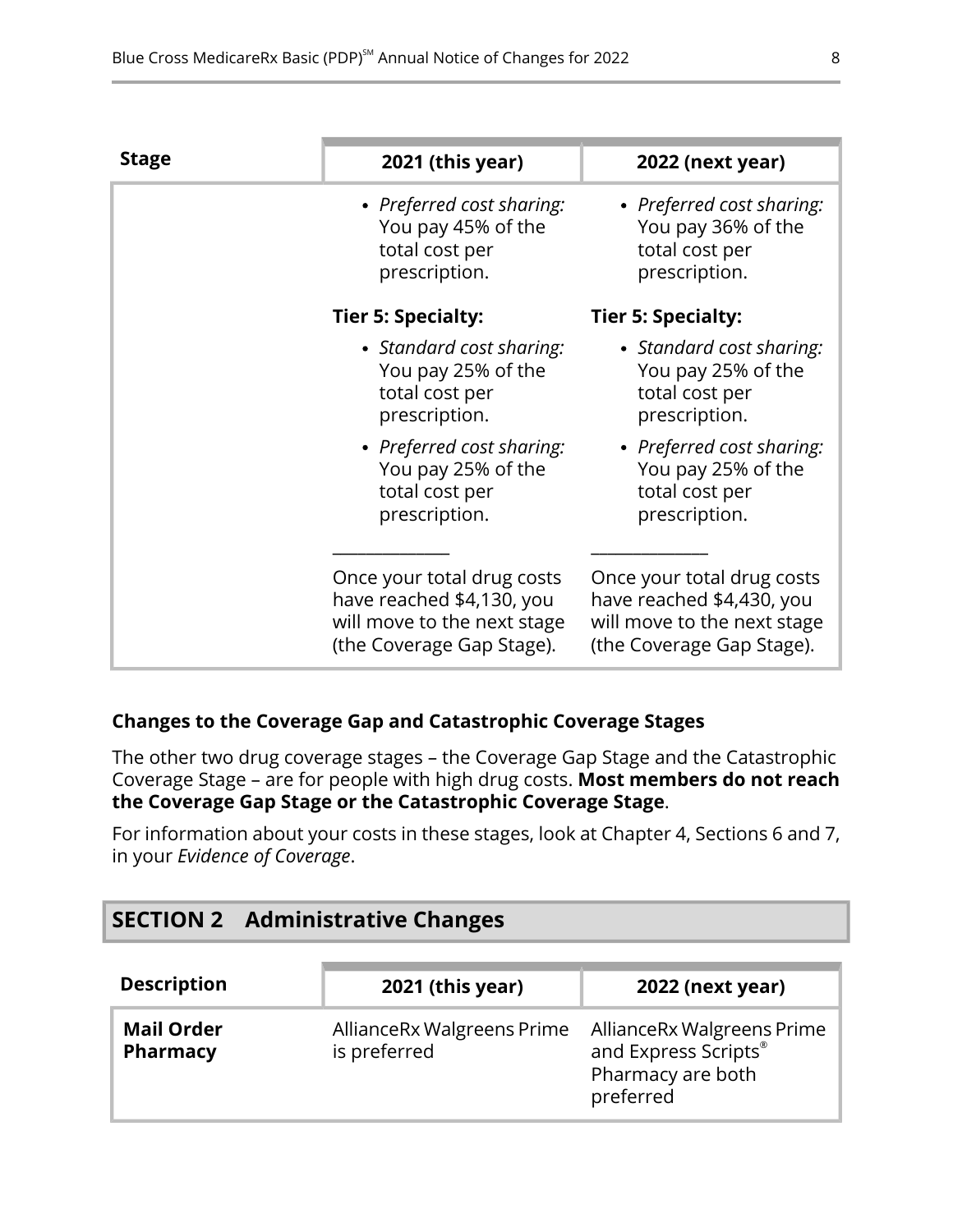Prime Therapeutics LLC is a pharmacy benefit management company, contracted by Blue Cross and Blue Shield of Illinois (BCBSIL) to provide pharmacy benefit management services. BCBSIL, as well as several other independent Blue Cross and Blue Shield Plans, has an ownership interest in Prime Therapeutics.

Prime Therapeutics LLC has an ownership interest in AllianceRx Walgreens Prime, a central specialty pharmacy and home delivery pharmacy. Prime Therapeutics LLC, provides pharmacy benefit management services for Blue Cross and Blue Shield of Illinois (BCBSIL) and is owned by 18 Blue Cross and Blue Shield Plans, subsidiaries or affiliates of those plans.

Express Scripts® Pharmacy is a pharmacy that is contracted to provide mail pharmacy services to members of Blue Cross and Blue Shield of Illinois (BCBSIL).

<span id="page-11-1"></span>Express Scripts® Pharmacy is a trademark of Express Scripts Strategic Development, Inc.

## <span id="page-11-2"></span>**SECTION 3 Deciding Which Plan to Choose**

## **Section 3.1 – If You Want to Stay in Blue Cross MedicareRx Basic (PDP)**

<span id="page-11-0"></span>**To stay in our plan, you don't need to do anything.** If you do not sign up for a different plan by December 7, you will automatically be enrolled in our Blue Cross MedicareRx Basic (PDP).

## **Section 3.2 – If You Want to Change Plans**

l

We hope to keep you as a member next year but if you want to change for 2022 follow these steps:

#### **Step 1: Learn about and compare your choices**

- You can join a different Medicare prescription drug plan timely,
- *-- OR*-- You can change to a Medicare health plan. Some Medicare health plans also include Part D prescription drug coverage,
- *-- OR*-- You can keep your current Medicare health coverage and drop your Medicare prescription drug coverage.

To learn more about Original Medicare and the different types of Medicare plans, read the *Medicare & You 2022* handbook, call your State Health Insurance Assistance Program (see Section [5](#page-13-0)), or call Medicare (see Section [7.2\)](#page-14-2).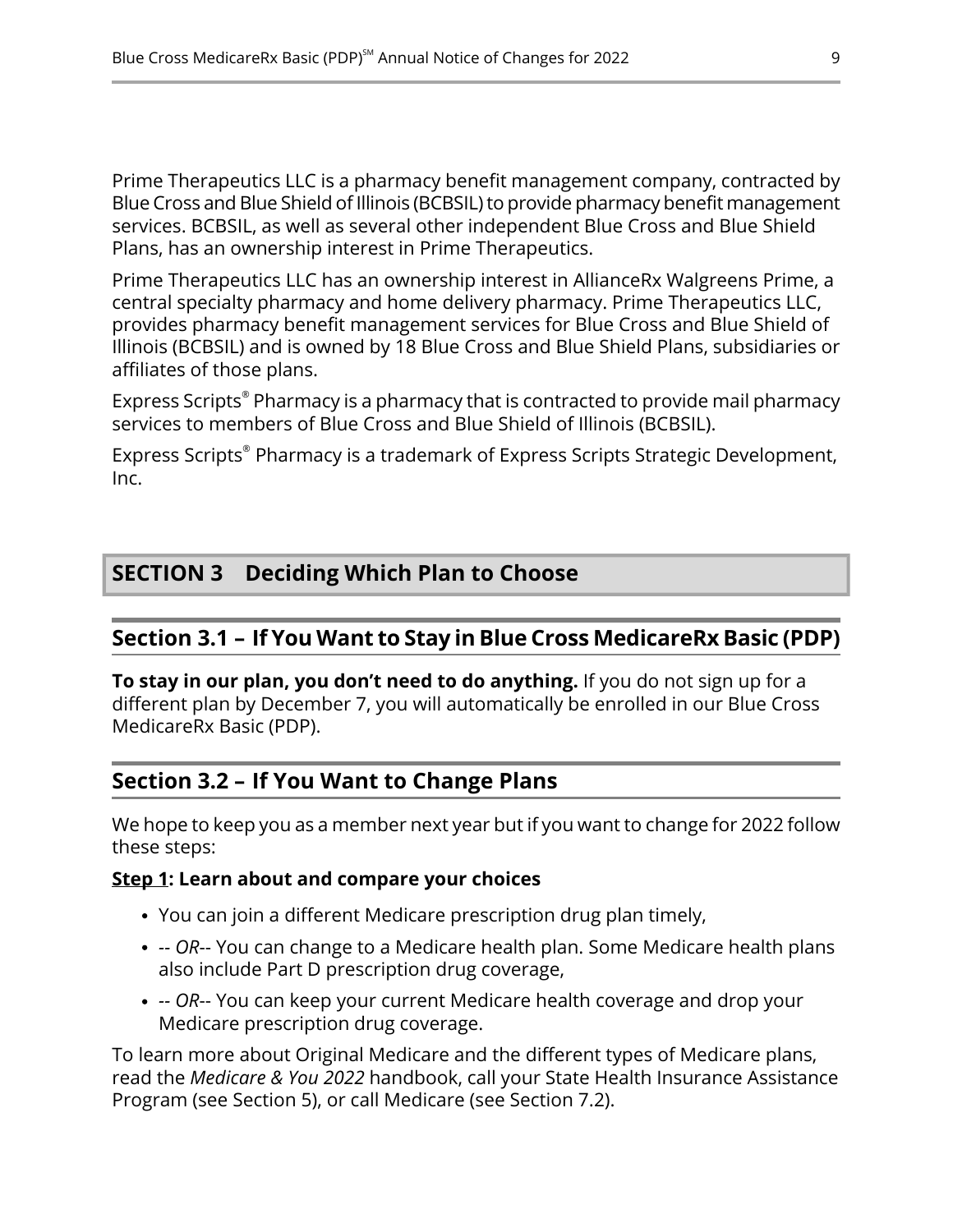You can also find information about plans in your area by using the Medicare Plan Finder on the Medicare website. Go to [www.medicare.gov/plan-compare](http://www.medicare.gov/plan-compare). **Here, you can find information about costs, coverage, and quality ratings for Medicare plans.**

#### **Step 2: Change your coverage**

- To **change to a different Medicare prescription drug plan**, enroll in the new plan. You will automatically be disenrolled from Blue Cross MedicareRx Basic (PDP).
- To **change to a Medicare health plan,** enroll in the new plan. Depending on which type of plan you choose, you may automatically be disenrolled from Blue Cross MedicareRx Basic (PDP).
	- You will automatically be disenrolled from Blue Cross MedicareRx Basic (PDP) if you enroll in any Medicare health plan that includes Part D prescription drug coverage. You will also automatically be disenrolled if you join a Medicare HMO or Medicare PPO, even if that plan does not include prescription drug coverage.
	- ∘ If you choose a Private Fee-For-Service plan without Part D drug coverage, a Medicare Medical Savings Account plan, or a Medicare Cost Plan, you can enroll in that new plan and keep Blue Cross MedicareRx Basic (PDP) for your drug coverage. Enrolling in one of these plan types will not automatically disenroll you from Blue Cross MedicareRx Basic (PDP)*.* If you are enrolling in this plan type and want to leave our plan, you must ask to be disenrolled from Blue Cross MedicareRx Basic (PDP). To ask to be disenrolled, you must send us a written request or contact Medicare at 1-800-MEDICARE (1-800-633-4227), 24 hours a day, 7 days a week (TTY users should call 1-877-486-2048).
- To **change to Original Medicare without a prescription drug plan**, you must either:
	- ∘ Send us a written request to disenroll. Contact Customer Service if you need more information on how to do this (phone numbers are in Section [7.1](#page-14-1) of this booklet).
	- *– or –* Contact **Medicare**, at 1-800-MEDICARE (1-800-633-4227), 24 hours a day, 7 days a week, and ask to be disenrolled. TTY users should call 1-877-486-2048.

# <span id="page-12-0"></span>**SECTION 4 Deadline for Changing Plans**

If you want to change to a different prescription drug plan or to a Medicare health plan for next year, you can do it from **October 15 until December 7**. The change will take effect on January 1, 2022.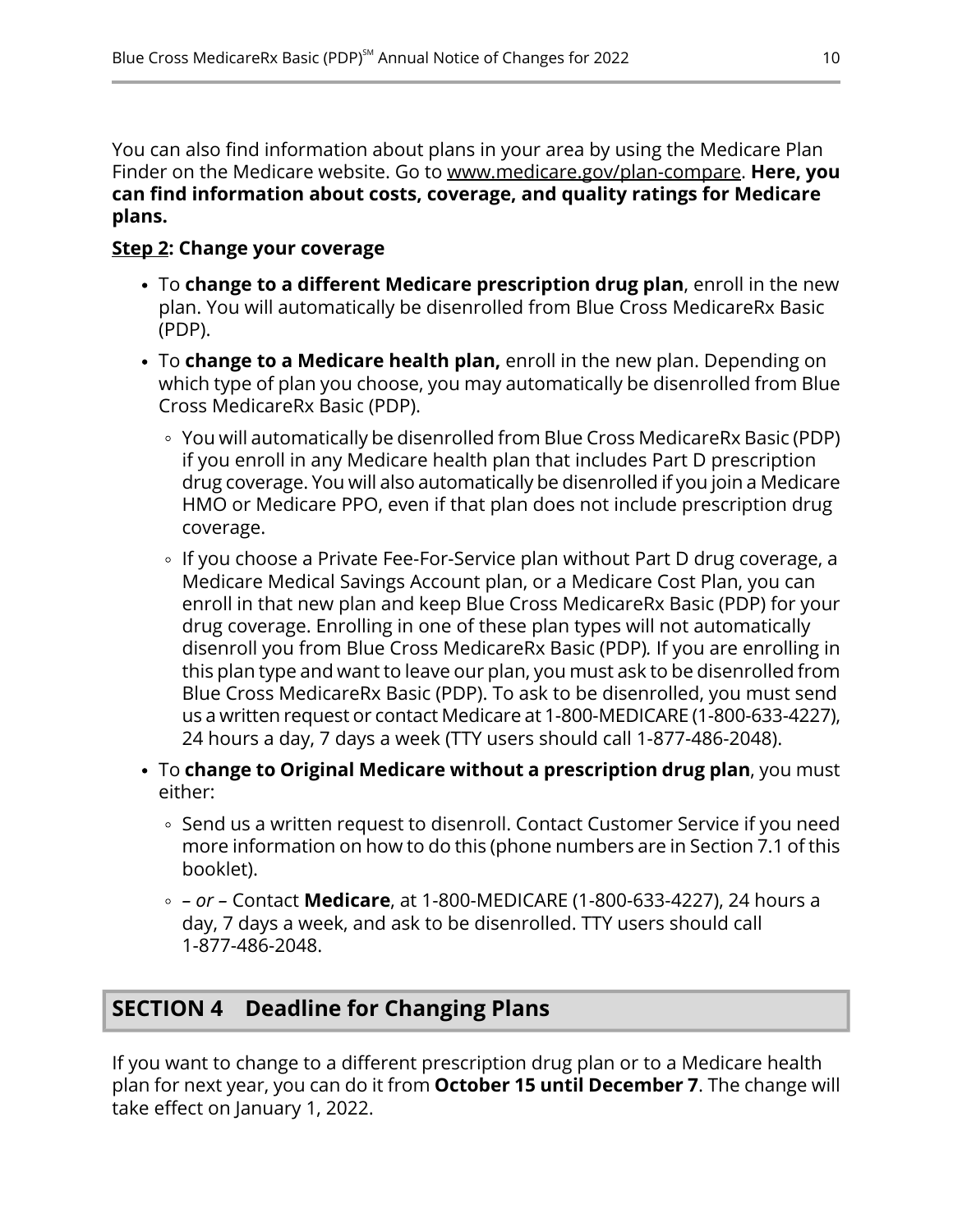#### **Are there other times of the year to make a change?**

In certain situations, changes are also allowed at other times of the year. For example, people with Medicaid, those who get "Extra Help" paying for their drugs, those who have or are leaving employer coverage, and those who move out of the service area may be allowed to make a change at other times of the year. For more information, see Chapter 8, Section 2.2 of the *Evidence of Coverage.*

## <span id="page-13-0"></span>**SECTION 5 Programs That Offer Free Counseling about Medicare**

The State Health Insurance Assistance Program (SHIP) is a government program with trained counselors in every state. In Illinois, the SHIP is called Illinois Department on Aging.

Illinois Department on Aging is independent (not connected with any insurance company or health plan). It is a state program that gets money from the Federal government to give **free** local health insurance counseling to people with Medicare. Illinois Department on Aging counselors can help you with your Medicare questions or problems. They can help you understand your Medicare plan choices and answer questions about switching plans. You can call Illinois Department on Aging at 1-800-252-8966. You can learn more about Illinois Department on Aging by visiting their website [\(https://www2.illinois.gov/aging/ship/Pages/default.aspx](https://www2.illinois.gov/aging/ship/Pages/default.aspx)).

## <span id="page-13-1"></span>**SECTION 6 Programs That Help Pay for Prescription Drugs**

You may qualify for help paying for prescription drugs.

- **"Extra Help" from Medicare.** People with limited incomes may qualify for "Extra Help" to pay for their prescription drug costs. If you qualify, Medicare could pay up to 75% or more of your drug costs including monthly prescription drug premiums, annual deductibles, and coinsurance. Additionally, those who qualify will not have a coverage gap or late enrollment penalty. Many people are eligible and don't even know it. To see if you qualify, call:
	- 1-800-MEDICARE (1-800-633-4227). TTY users should call 1-877-486-2048, 24 hours a day/7 days a week;
	- The Social Security Office at 1-800-772-1213 between 7 am and 7 pm, Monday through Friday. TTY users should call, 1-800-325-0778 (applications); or
	- Your State Medicaid Office (applications).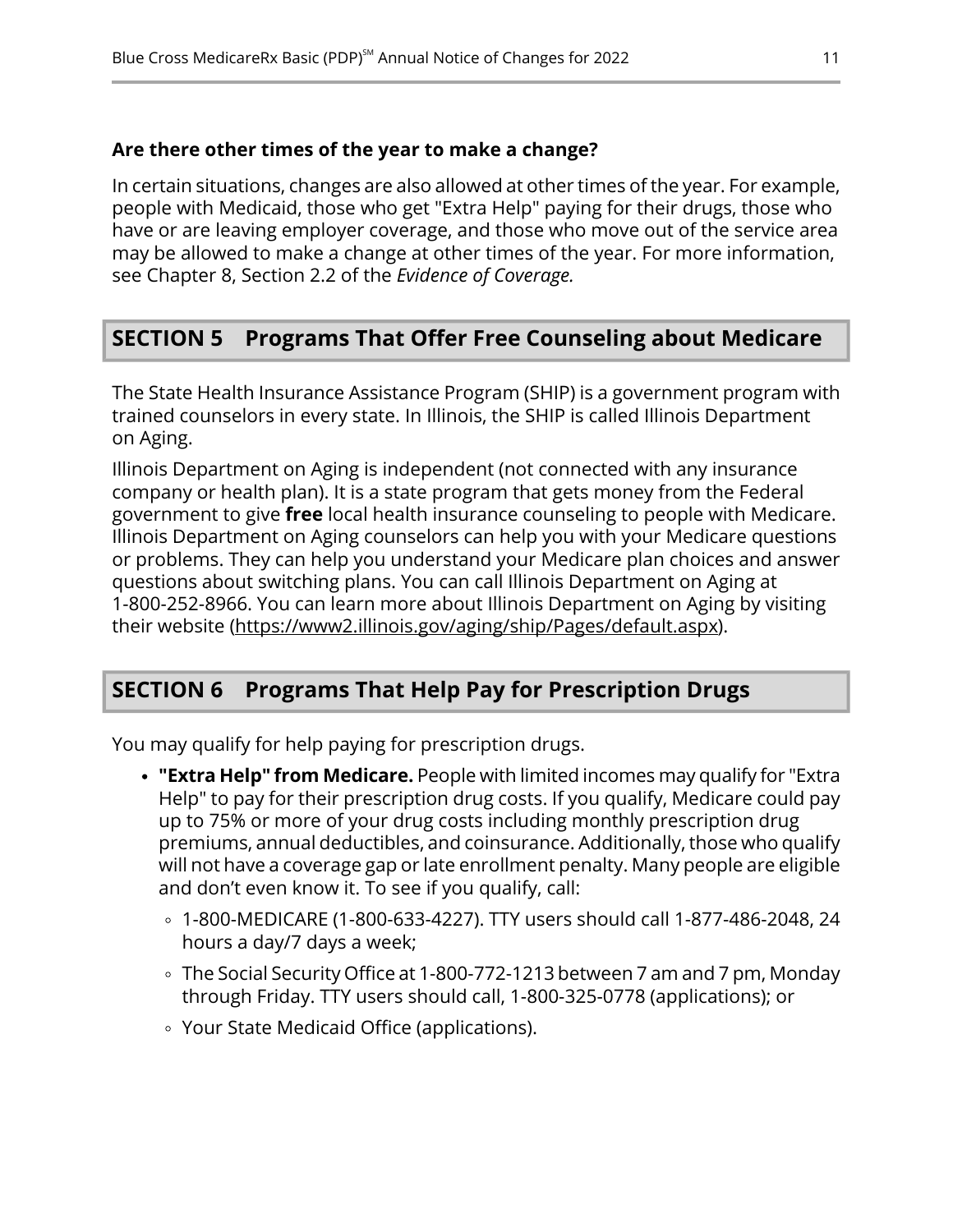**Prescription Cost-sharing Assistance for Persons with HIV/AIDS.** The AIDS Drug Assistance Program (ADAP) helps ensure that ADAP-eligible individuals living with HIV/AIDS have access to life-saving HIV medications. Individuals must meet certain criteria, including proof of State residence and HIV status, low income as defined by the State, and uninsured/under-insured status. Medicare Part D prescription drugs that are also covered by ADAP qualify for prescription cost-sharing assistance through the Illinois Department of Public Health, 535 W. Jefferson St. First Floor, Springfield, IL 62761: [https://dph.illinois.gov/topics](https://dph.illinois.gov/topics-services/diseases-and-conditions/hiv-aids/ryan-white-care-and-hopwa-services) [services/diseases-and-conditions/hiv-aids/ryan-white-care-and-hopwa-services.](https://dph.illinois.gov/topics-services/diseases-and-conditions/hiv-aids/ryan-white-care-and-hopwa-services) For information on eligibility criteria, covered drugs, or how to enroll in the program, please call 1-217-782-4977.

## <span id="page-14-1"></span><span id="page-14-0"></span>**SECTION 7 Questions?**

## **Section 7.1 – Getting Help from Blue Cross MedicareRx Basic (PDP)**

Questions? We're here to help. Please call Customer Service at 1-888-285-2249. (TTY only, call 711.) We are available for phone calls 8:00 a.m. – 8:00 p.m., local time, 7 days a week. If you are calling from April 1 through September 30, alternate technologies (for example, voicemail) will be used on weekends and holidays. Calls to these numbers are free.

#### **Read your 2022** *Evidence of Coverage* **(it has details about next year's benefits and costs)**

This *Annual Notice of Changes* gives you a summary of changes in your benefits and costs for 2022. For details, look in the 2022 *Evidence of Coverage* for Blue Cross MedicareRx Basic (PDP)*.* The *Evidence of Coverage* is the legal, detailed description of your plan benefits. It explains your rights and the rules you need to follow to get covered services and prescription drugs. A copy of the *Evidence of Coverage* is located on our website at [getblueil.com/pdp](https://www.bcbsil.com/medicare/blue-cross-medicare-options/part-d-plans). You may also call Customer Service to ask us to mail you an *Evidence of Coverage*.

#### **Visit our Website**

l

<span id="page-14-2"></span>You can also visit our website at [getblueil.com/pdp.](https://www.bcbsil.com/medicare/blue-cross-medicare-options/part-d-plans) As a reminder, our website has the most up-to-date information about our pharmacy network (*Pharmacy Directory*) and our list of covered drugs (Formulary/Drug List).

## **Section 7.2 – Getting Help from Medicare**

To get information directly from Medicare: